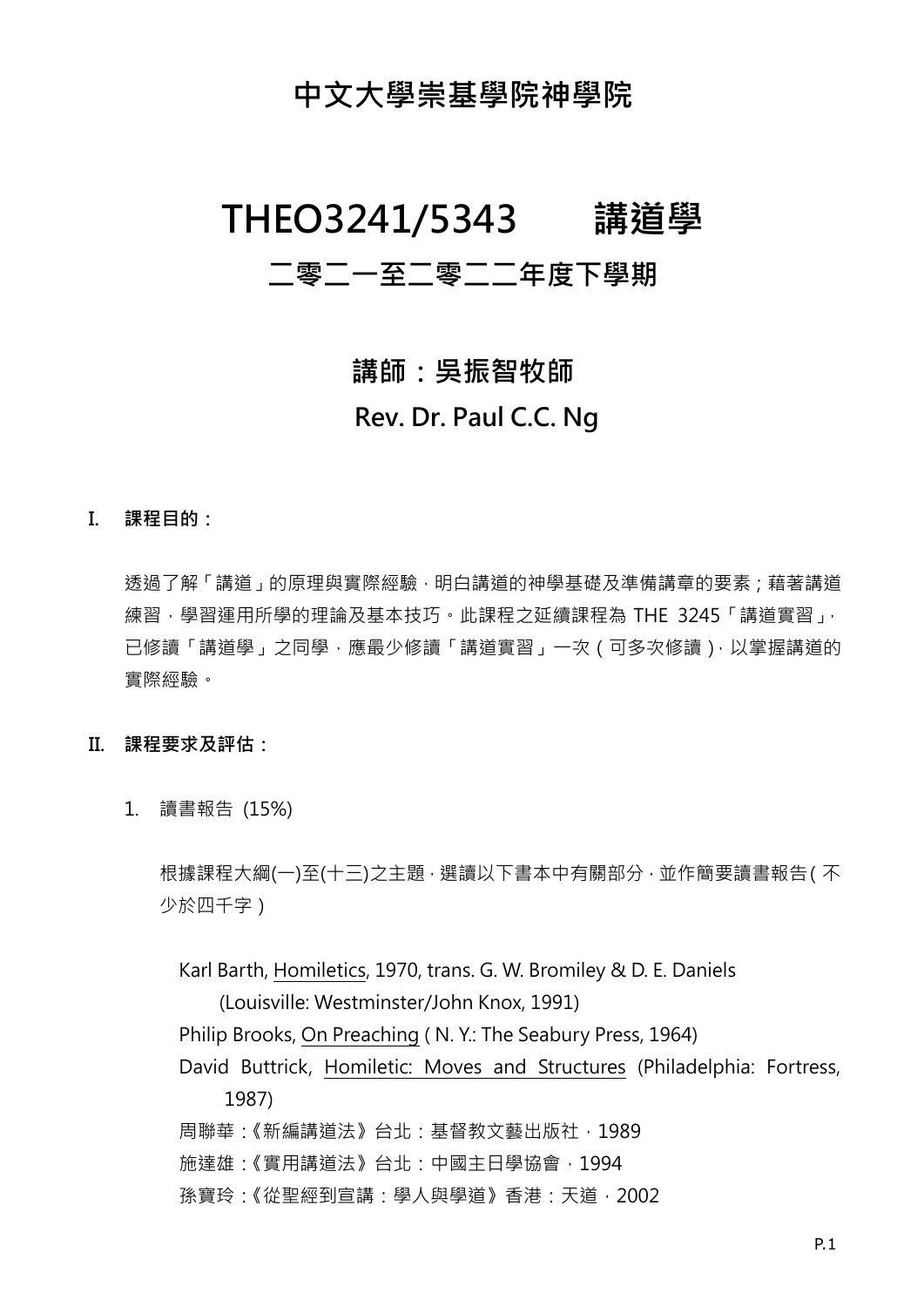斯托德:《當代講道藝術》(John R. W. Stott, Between Two Worlds – the Art of Preaching in the Twentieth Century or I Believe in Preaching, 1982, 魏啟源、劉良淑合譯)台北:校園書房出版社, 1986 曾立華:《講道職事的重尋》香港:宣道出版社,1983 陳大衛:《講道的落實:解經講道與路加的比喻》台北:1988 羅賓森:《實用解經講道:解經信息的發展與傳講》 (H. W. Robinson, Biblical Preaching, 1980, 施尤禮譯) 台北: 中華福音神學院, 1992

2. 撰寫講章 (50%)

一篇(30-45 分鐘),性質及題目自定。

- 3. 完成兩個聽道心得及大綱重整 (10%)
- 4. 試講表現 (10%)
- 5. 上課討論及參與 (15%)

**III. 課程大綱:**

(一) 課程評估

分享/引論

聽道/講道經驗及心得 何謂講道學(Homiletics)? 講道的構成因素——真道、表達、講者、聽眾、技巧

(二) 真道

何謂道? 聖經與道 宣講與教導之不同 道與行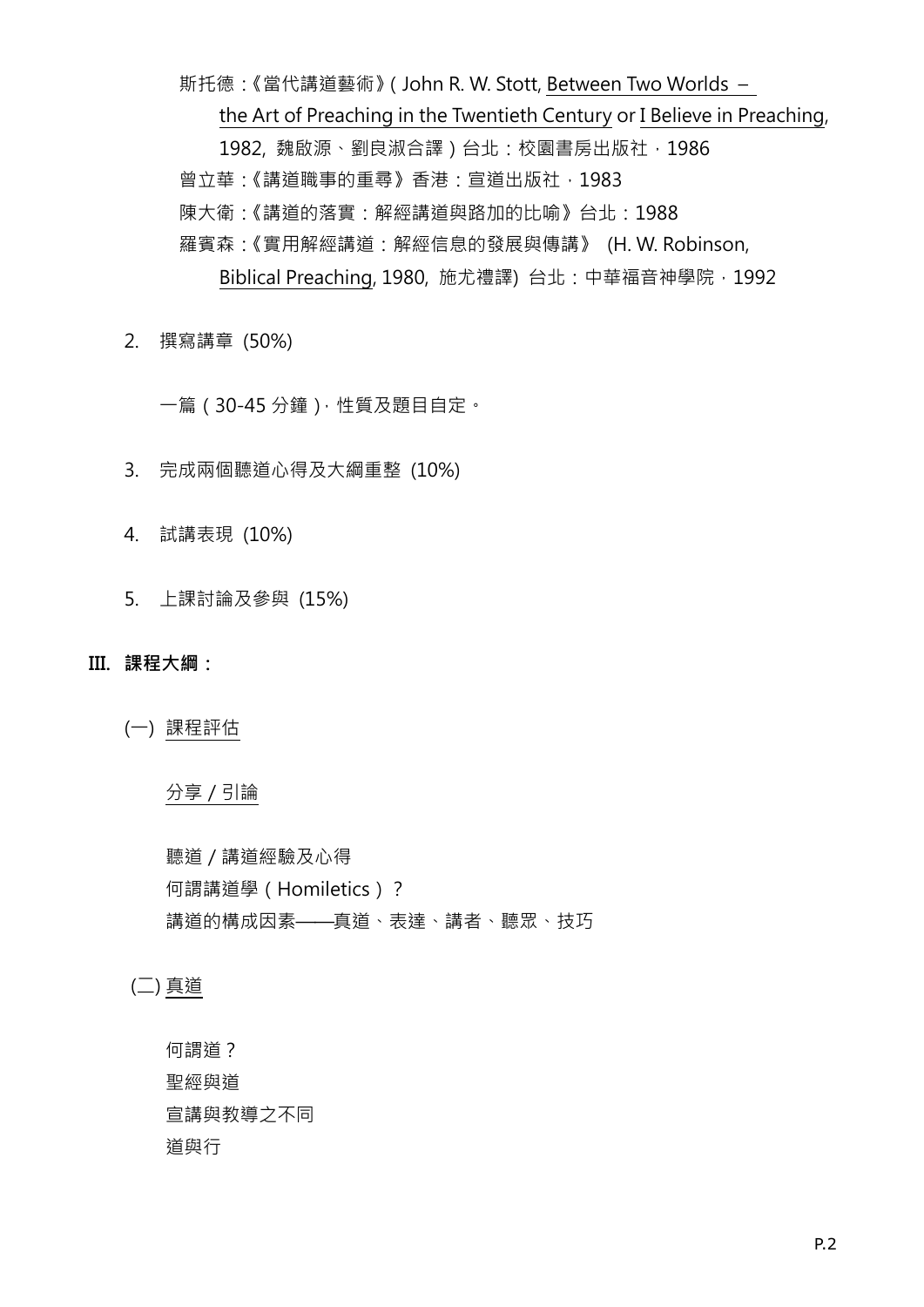#### ( 三 ) 講章的分 類

專 題 式講道

經文 式講道

釋經講道

( 四 ) 講章的性質

佈道

培靈

奮興

牧養

婚禮

喪追思

紀念 日

聖 曆 及特別主日

( 五 ) 經文的選 擇與運用

用一 段經文的好處 選 擇經文要留意 的地方 如何 運用經文

( 六 ) 如何決定 主 旨

主 旨 的 必 要

主 旨的選 擇

( 七 ) 如何決定 題 目

( 八 ) 講章的結構

分段與大綱

引論、本論、 結 論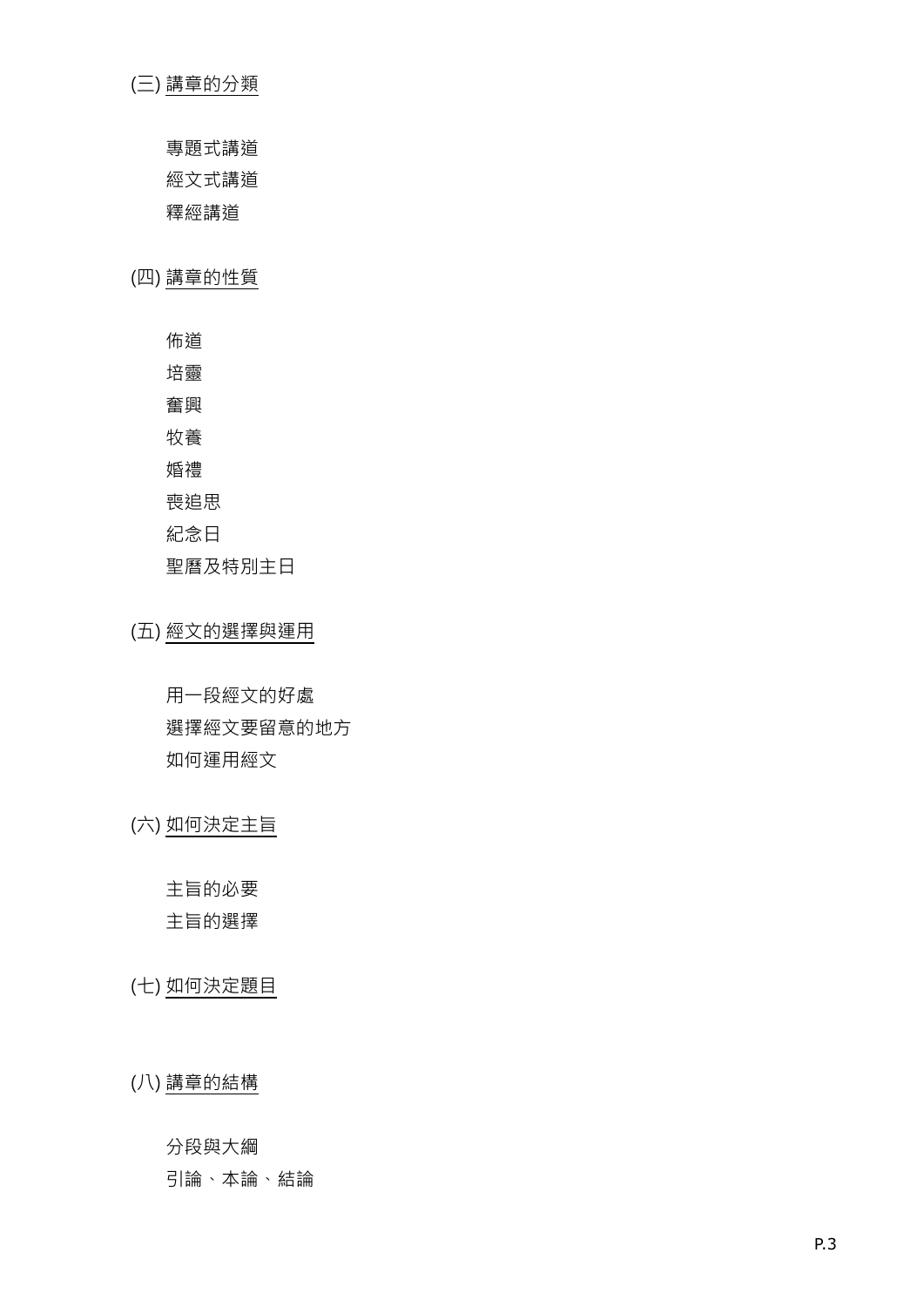(九) 導言

三個目的

(十) 例證

講道的天窗

(十一) 結論與應用

應用的重要性 應用的三個成份 應用的動機

(十二) 講章的準備和組成的步驟

探索期 專注期 講章的組合

最後的準備

(十三) 講道的技巧

講者的素質與風格 講章的表達與演繹

(十四) 試講

#### **IV. 參考書籍:**

(一) 講章集

李兆強:《在葡萄園》 曹思晃:《宗教與人生》 約翰衛斯理:《衛斯理講道集》 龐德明:《全年主日講道集》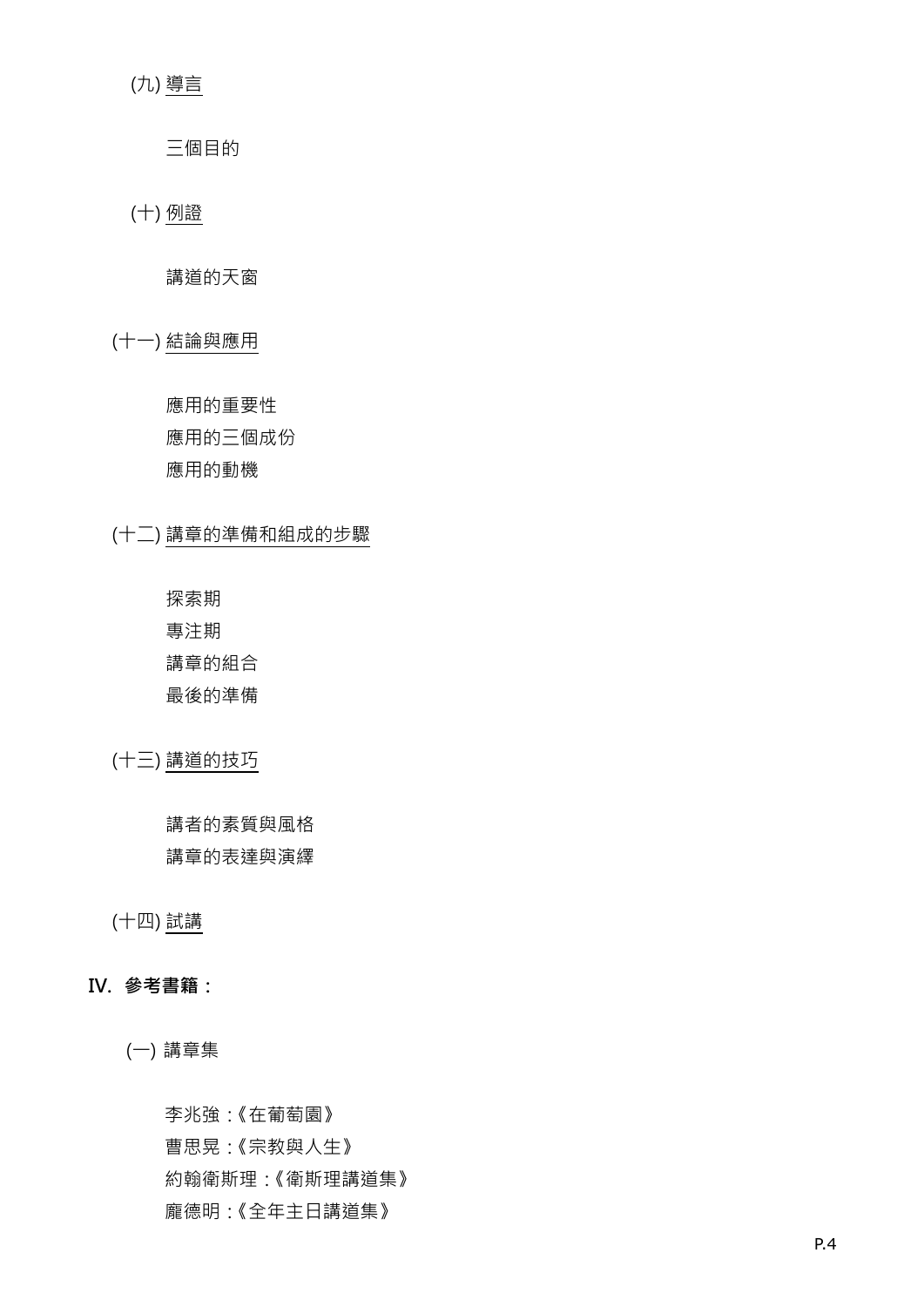基督教協進會:《主愛我們到底》 陳終道:《十分鐘短講集》 崇基學院:《大學講章》 G. H. Anderson, ed., Sermons to Men of Other Faiths and Traditions (Nashville: Abingdon, 1966) Karl Barth, Deliverance to the Captives Allan Boesak, The Finger of God Rudolf Bultmann, This World and the Beyond: Marburg Sermons, 1956, trans. H. Knight (N. Y.: Scribner's Sons, 1960) D. W. Cleverley Ford, More Preaching from the New Testament H. Fosdick, Riverside Sermons L. D. Streiker, Pastor 's Complete Handbook of Model Sermons Gerd Theissen, The Open Door: Variations on Biblical Themes, 1990, trans. J. Bowden (London: SCM, 1991) Paul Tillich, The Shaking of the Foundations Leslie D. Weatherhead, Key Next Door

(二) 講道理論

Philip Brooks, On Preaching

R. E. C. Browne, The Ministry of the Word

Donald Capps, Pastoral Counselling and Preaching

H. Grady Davis, Design for Preaching

Domenico Grasso, Proclaiming God's Message

Ruell Howe, Partners in Preaching

John Killinger, Fundmentals of Preaching

D. M. Lloyd-Jones, Preaching and Preachers (London: Hodder and Stoughton, 1971)

William E. Sangster, The Craft of Sermon Illustration

Gerd Theissen, The Sign Language of Faith: Opportunities for Preaching Today, 1994, trans. J. Bowden (London: SCM, 1995)

R. E. Webber, God Still Speaks: A Biblical View of Christian Communication (Nashville: Abingdon, 1980)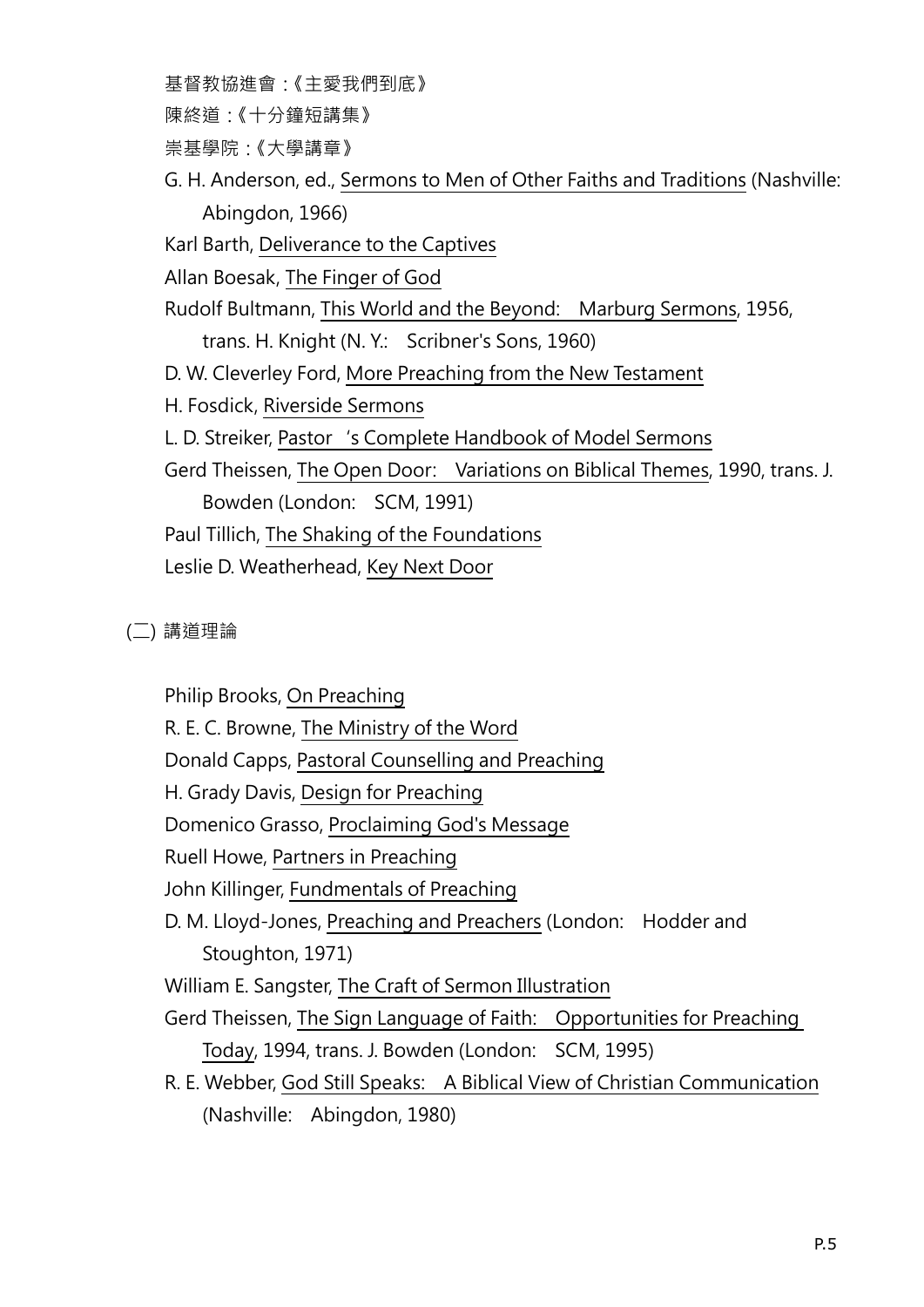- E. Best, From Text to Sermon: Responsible Use of the New Testament in Preaching, Rev. ed. (Edinburgh: T & T Clark, 1988)
- D. K. McKim, The Bible in Theology and Preaching: How Preachers Use Scripture (Nashville: Abingdon, 1994)
- G. von Rad, Biblical Interpretations in Preaching, 1973, trans. J. E. Steely (Nashville: Abingdon, 1978)
- 李斐德:《新約解經式講道》(W. L. Liefeld, New Testament Exposition: From Text to Sermon, Grand Rapids: Zondervan, 1984, 陳綏等譯)台北:中華福音神 學院, 1991

(四) 背景資料

- 巴克萊:《自由社會的倫理》
- 牛畢真:《應世的宗教》
- 唐君毅:《中國文化之精神價值》
- 趙紫宸:《基督教進解》
- 何婉麗:《傳道書與莊子的人生觀比較》
- 張德麟:《儒家人觀與基督教人觀之比較研究》
- 周兆祥:《我復悠然》
- 林治平:《現代人的痛苦》
- 孫隆基:《中國文化的深層結構》
- 陸梅克(Rookmaaker):《現代藝術與西方文化之死》
- 杜佛勒(A. Tofler):《未來的衝擊》

#### 《第三波》

梁家麟,曾家達,李思敬… 等:《天問》

Paul M. Van Buren, The Secular Meaning of the Gospel

John A. T. Robinson, But that I can't Believe

Kosuke Koyama, No Handle on the Cross

C. H. Dodd, The Apostolic Preaching

Michael Philibert, Christ's Preaching - and Ours

James McDonald, Kerygma and Didache

Perry LeFevre, Understandings of Man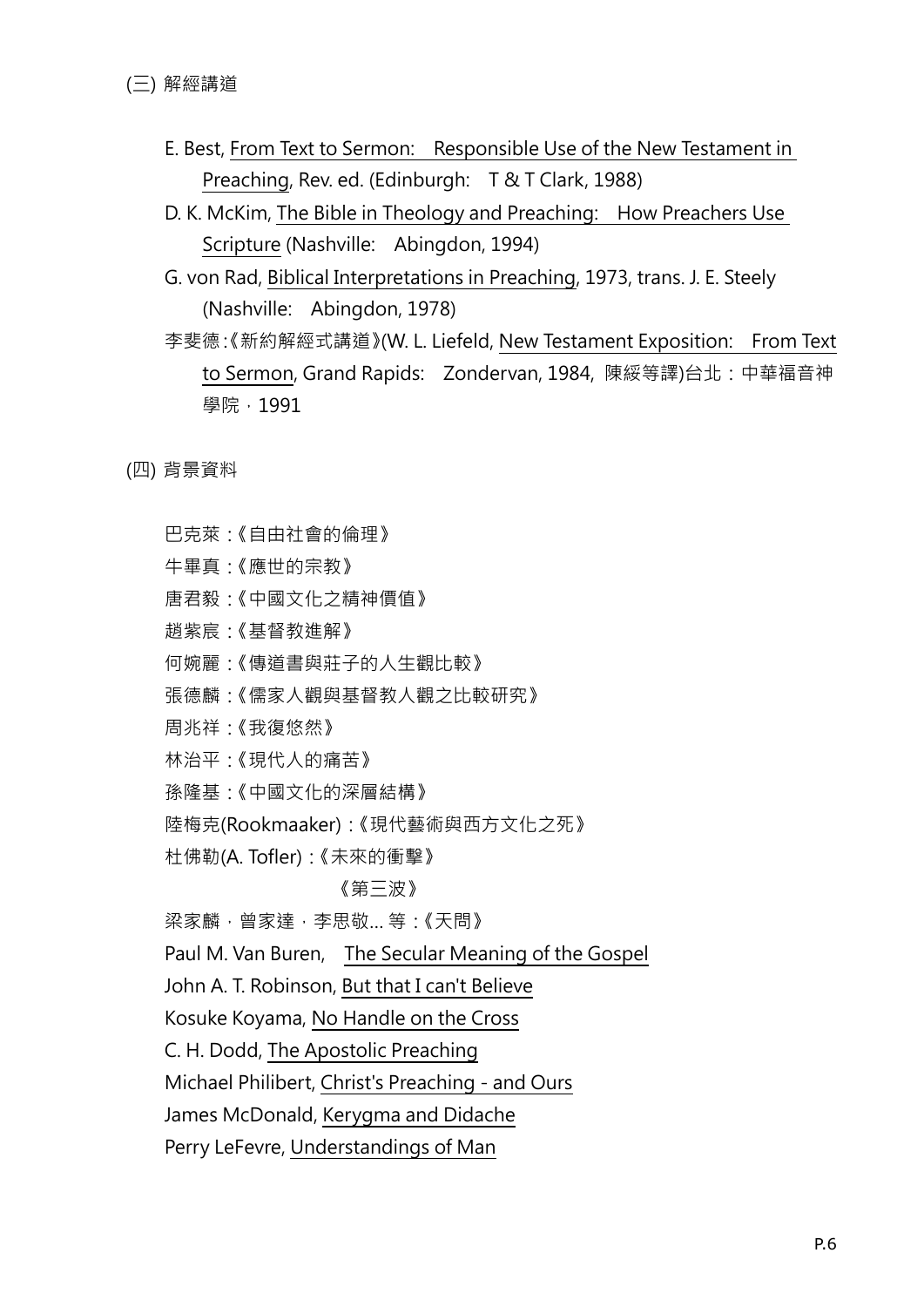(五) 講道資料

- 龐德明(主編):《道種》
- 龐德明(編譯):《善果集》
- 胡簪雲(譯):《祈禱與宣道》
- 小山晃佑:《五分鐘神學》
- 周夢秋:《雕虫集》
- 陳佐才:《牧師手記》,《牧養縱橫》,《牧者情懷》,《武俠人生》
- 杏林子:《行到水窮處》
- 短文作家如農婦,阿濃,小思,張曉風等
- Tony Castle, The Hodder Book of Christina Quotations
- Tony Castle, Quotes and Anecdotes for Preachers and Teachers
- H. W. Dobson, The Christian Year
- Michael Duduit ed., The Abingdon Preaching Annual 1997 Edition (Nashville: Abingdon, 1996)
- H. P. Finnis, Meditations on the Sunday Collects
- A. M. Hunter, Teaching and Preaching the New Testament
- Kosuke Koyama, Three Mile an Hour God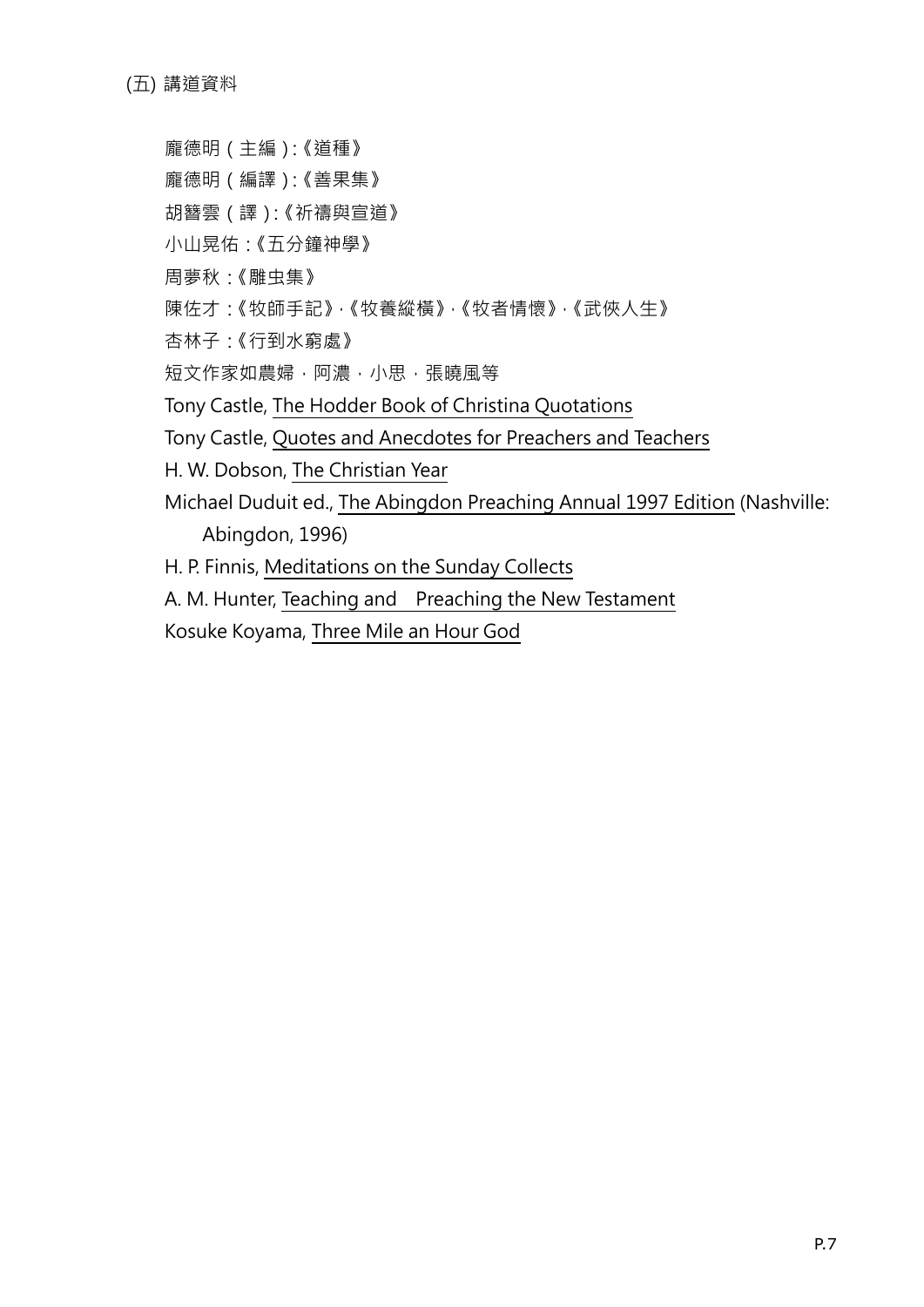### V. 附錄:

### (1) 聽道心得及大綱重整

|     |  | 可選擇主日崇拜、佈道會、培靈會或任何公開聚會,把其中兩次作聽道心得及大綱重整。                                                                               |  |
|-----|--|-----------------------------------------------------------------------------------------------------------------------|--|
| 日期: |  |                                                                                                                       |  |
| 時間: |  |                                                                                                                       |  |
| 地點: |  |                                                                                                                       |  |
| 講員: |  |                                                                                                                       |  |
| 題目: |  |                                                                                                                       |  |
| 經文: |  |                                                                                                                       |  |
|     |  |                                                                                                                       |  |
|     |  | <u> 1989 - Johann Stoff, deutscher Stoff, der Stoff, der Stoff, der Stoff, der Stoff, der Stoff, der Stoff, der S</u> |  |
|     |  |                                                                                                                       |  |
|     |  |                                                                                                                       |  |
|     |  |                                                                                                                       |  |
|     |  |                                                                                                                       |  |
|     |  |                                                                                                                       |  |
|     |  |                                                                                                                       |  |
|     |  |                                                                                                                       |  |
|     |  |                                                                                                                       |  |
|     |  |                                                                                                                       |  |
|     |  |                                                                                                                       |  |
|     |  |                                                                                                                       |  |
|     |  |                                                                                                                       |  |